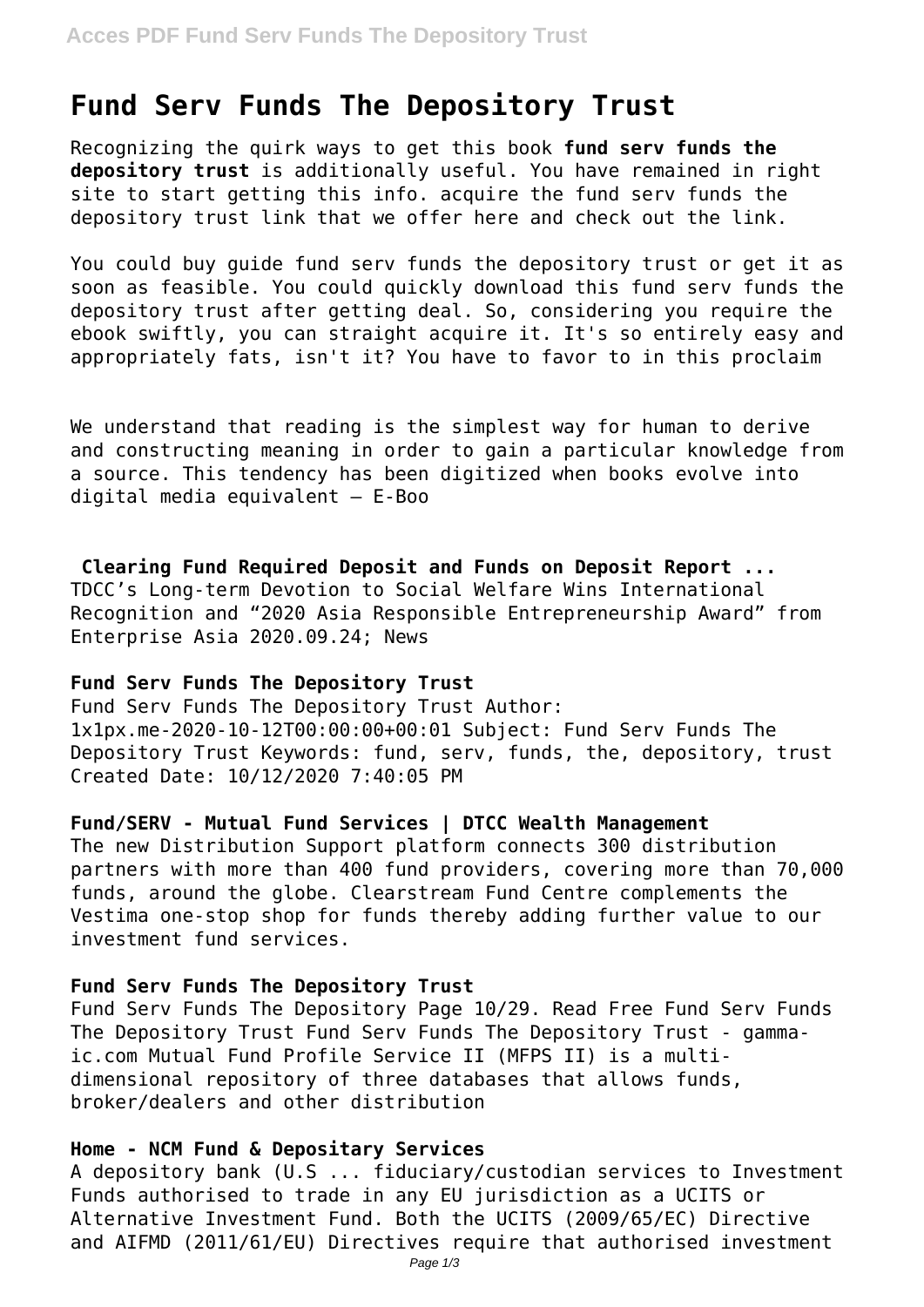funds have a depositary appointed to the fund to safekeep ...

# **Depository Services | OCC**

A deposit is a financial term with multiple definitions. One definition of deposit refers to when a portion of funds is used as security or collateral for the delivery of goods or services.

## **Fund Serv Funds The Depository Trust - dostawa.calavera.pl**

The Alternative Investment Fund Managers Directive (AIFMD) has many moving parts for alternative investment fund managers to get their heads around. But perhaps one of the most salient issues they face – particularly managers running offshore funds – is the requirement to appoint a depository.

# **Deposit Definition - Investopedia**

Fund administrators typically handle or coordinate with other service providers for auditing, company secretarial services, depositary services, listing on the stock exchange and transfer agents. Ireland is a recognised leader in administration for investment funds.

# **TDCC Taiwan Depository & Clearing Corporation**

About. NCM Fund Services is an independent company providing fund administration, regulated depositary and operator services to UK private equity, property, venture capital, enterprise investment schemes and other alternative investment funds.

# **Custody (Depository) Services - Mainstream Group**

Depository services include checking and savings accounts, and transfer of funds (e-payments through online banking or debit cards). A number of regulations affect the rules governing these services and protect your rights to receive timely information about fees and interest paid.

# **Bank Deposits**

For fund services that evolve with your changing needs, partner with Northern Trust. In the unpredictable and fast-evolving asset management industry, you require dynamic, customizable solutions to support your investment strategies.

# **Depository bank - Wikipedia**

Mainstream Group Holdings Limited is a specialist third party administrator for the financial services industry. We have specialist teams in investment administration (fund services), middle office, fund accounting, superannuation administration, share registry and unit registry (transfer agency) services offices across Asia-Pacific in Sydney, Melbourne, Singapore, Hong Kong and New York.

# **Fund Serv Funds The Depository Trust - 1x1px.me**

to play. Fund Serv Funds The Depository Fund Serv Funds The Depository Trust - gamma-ic.com Mutual Fund Profile Service II (MFPS